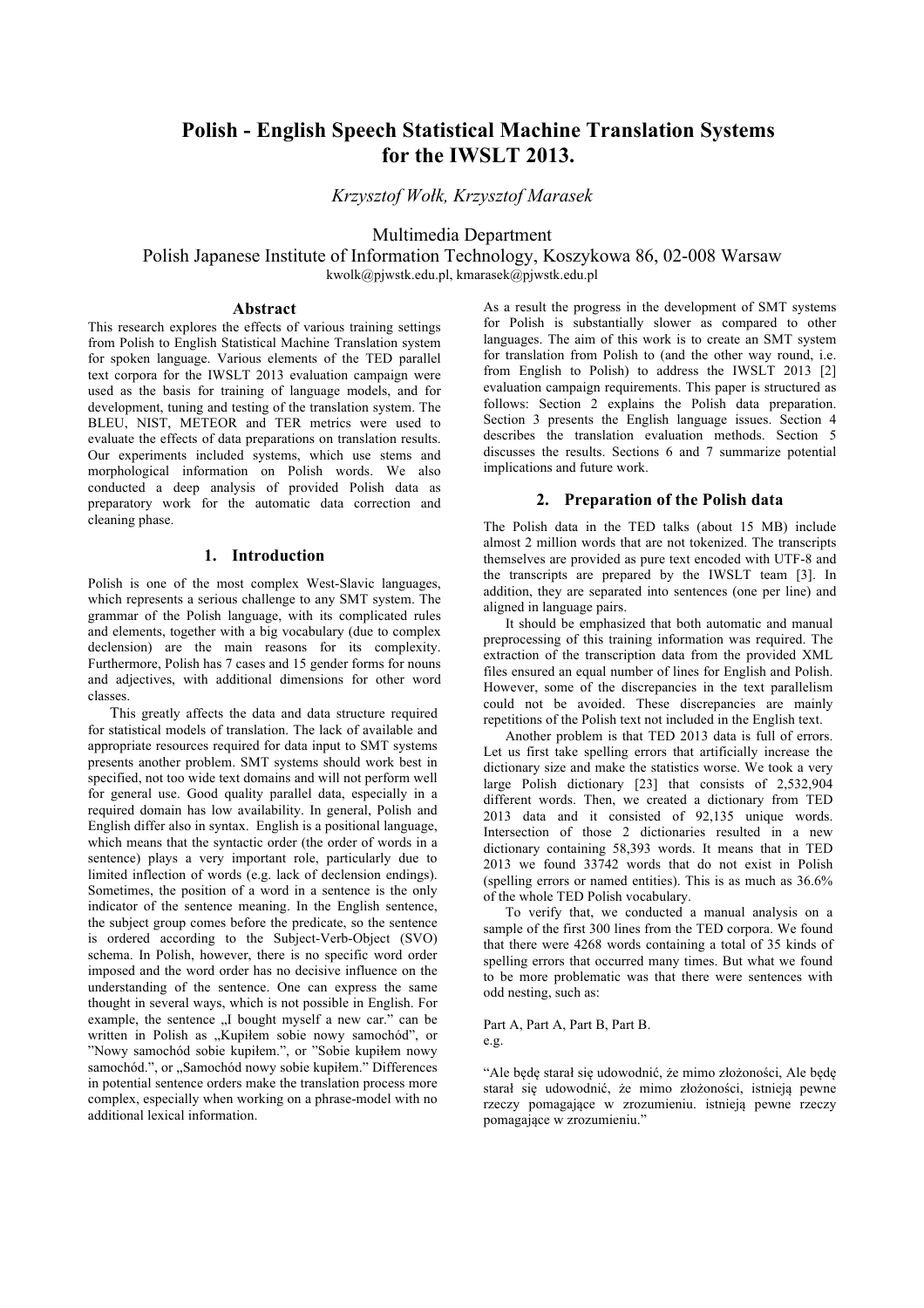We can see that some parts (words or full phrases or even whole sentences) were duplicated. Furthermore, there are segments containing repeated whole sentences inside one segment. For instance:

Sentence A. Sentence A.

e.g.

"Zakumulują się u tych najbardziej pijanych i skąpych. Zakumulują się u tych najbardziej pijanych i skąpych."

or:

Part A, Part B, Part B, Part C e.g.

" Matka może się ponownie rozmnażać, ale jak wysoką cenę płaci, przez akumulację toksyn w swoim organizmie - przez akumulację toksyn w swoim organizmie - śmierć pierwszego młodego."

We identified 51 out of 300 segments that were mistaken in such way. Overall, in the sample test set we found that we got about 10% of spelling errors and about 17% of insertion errors. However, it must be noted that we simply took the first 300 lines, but in the whole text there are places where more problems occur. So, to some extent, this confirms that there are problems related to the dictionary.

Additionally, there are a number of English names, words and phrases (nor translated) present in the Polish text. There are also some sentences originating from different languages (e.g., German and French). Additionaly some translations are just incorrect or too indirect with not enough precision in translation, e.g. "And I remember there sitting at my desk thinking, Well, I know this. This is a great scientific discovery. " was translated into " Pamiętam, jak was translated into pomyślałem: To wyjątkowe, naukowe odkrycie." And the correct translation would be "Pamiętam jak siedząc przy biurku pomyślałem, dobrze, wiem to. To jest wielkie naukowe odkrycie".

The size of the vocabulary is 92,135 Polish unique words and 41,684 English unique words. The disproportionate vocabulary sizes are also a challenge especially in translation from English to Polish.

Another serious problem (especially for Statistical Machine Translation) that we found was that English sentences were translated in an improper manner.

There were four main problems:

- 1. Repetitions when part of the text is repeated several times after translation, i.e.
	- a. EN: Sentence A. Sentence B.
	- b. PL: Translated Sentence A. Translated Sentence B. Translated Sentence B. Translated Sentence B.
- 2. Wrong usage of words when one or more words used for the Polish translation change slightly the meaning of the original English sentence, i.e.
	- a. EN: We had these data a few years ago.
	- b. PL (the proper meaning of the polish sentence): We've been delivered these data a few years ago.
- 3. Indirect translations, usage of metaphors when the Polish translation uses different wording in order to preserve the meaning of the original sentence, especially when the exact translation would result in a sentence with no sense. Many metaphors are translated this way.
- 4. Translations that are not precise enough when the translated fragment does not contain all the details of the original sentence, but only its overall meaning is the same.

Looking at the style of the translated text, it can be concluded that the text was translated by several people who translated it independently of one another. The text was divided between them and then the fragments of it were merged into one, thus:

- In some places, the text looks as if it was not translated by a human, but by an automatic system instead.
- Some paragraphs contain a lot of metaphors, which will certainly interfere with the subsequent translation. The translations are not direct.
- We also found some problems with encoding of Polish characters and with usage some strange symbols in the text ex.  $\mathcal{F}, \Psi, \Sigma, G$ , n, , etc.

Another problem is that the TED Talks do not have any specific domain. Statistical Machine Translation by definition works best when very specific domain data is used. The data we have is a mix of various, unrelated topics. This is most likely the reason why we cannot expect big improvements with this data.

There is not much focus on Polish in the campaign, so there is almost no data in Polish in comparison to a huge amount of data in, for example, French or German. What is more, provided Polish samples are not only small, but also in a different domain, which does not enrich a required language model well enough. At first we used perplexity measurement metrics to determine the data we got. Some of it we were able to obtain from the project page, some from another project and the rest was collected manually using web crawlers. We created those corpora and used them according to the permission from organizers [22]. What we created was:

- A Polish English dictionary (bilingual parallel)
- Additional (newer) TED Talks data sets not included in the original train data (we crawled bilingual data and created a corpora from it) (bilingual parallel)
- E-books (monolingual  $PL +$  monolingual  $EN$ )
- Euro News Data (bilingual parallel)
- Proceedings of UK Lords (monolingual EN)
- Subtitles for movies and TV series (monolingual PL)
- Parliament and senate proceedings (monolingual PL)

"Other" in the table below stands for many very small models merged together. We show here the perplexity values and the perplexity values with no smoothing (PPL in Table I) of those language models smoothed with the Kneser-Ney algorithm (PPL+KN in Table I). We used the MITLM toolkit for that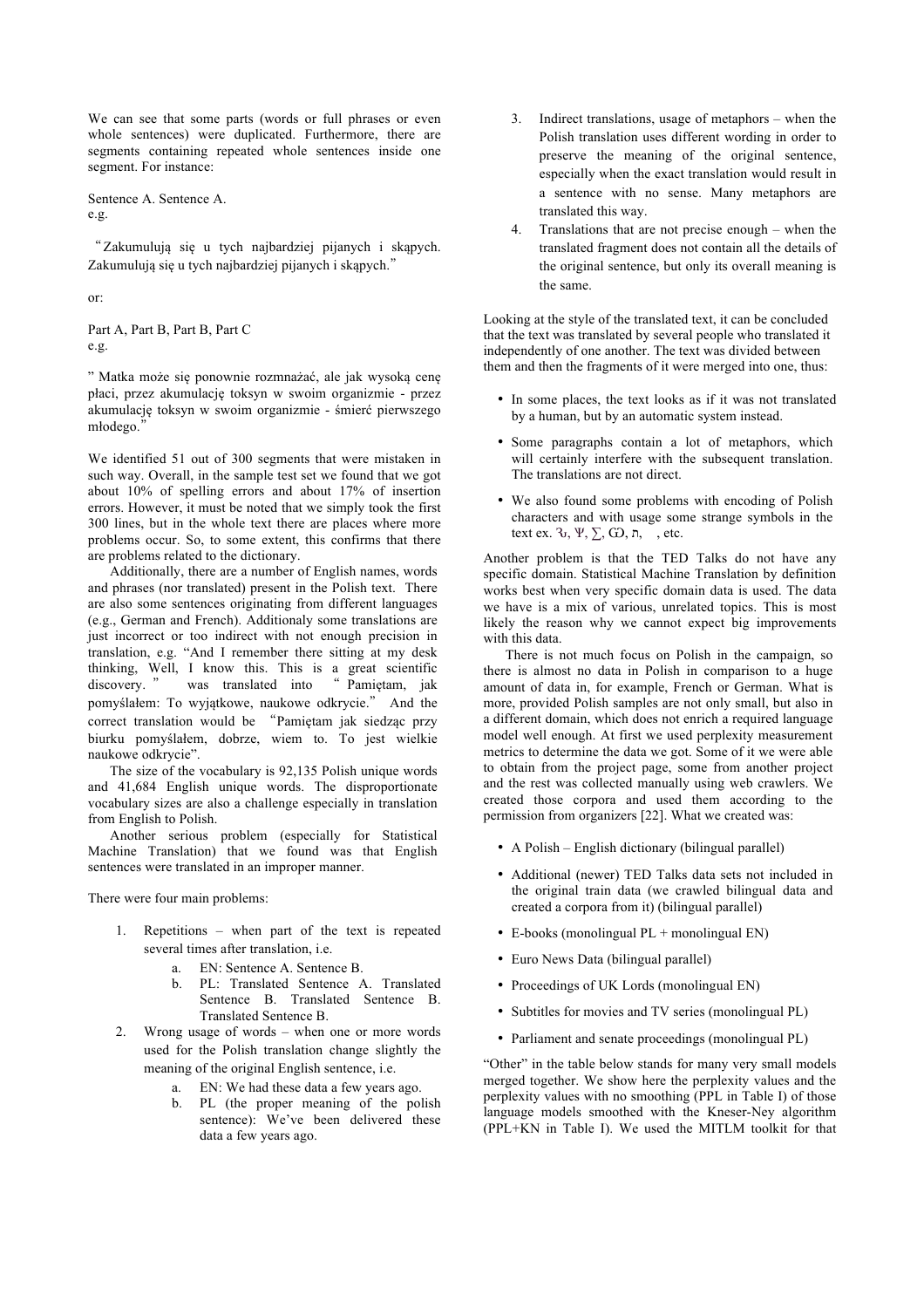evaluation. As an evaluation set we used dev2010 data, which was used for tuning. Its dictionary covers 2861 different words.

*Table 1*: Data Perplexities for dev2010 data set

| Data set          | Dictionary | PPL. | $PPI. + KN$ |
|-------------------|------------|------|-------------|
| Baseline train.en | 44,052     | 221  | 223         |
| <b>EMEA</b>       | 30,204     | 1738 | 1848        |
| KDE4              | 34,442     | 890  | 919         |
| <b>ECB</b>        | 17,121     | 837  | 889         |
| OpenSubtitles     | 343,468    | 388  | 415         |
| <b>EBOOKS</b>     | 528,712    | 405  | 417         |
| <b>EUNEWS</b>     | 34,813     | 430  | 435         |
| <b>NEWS COMM</b>  | 62,937     | 418  | 465         |
| <b>EUBOOKSHOP</b> | 167,811    | 921  | 950         |
| <b>UN TEXTS</b>   | 175,007    | 681  | 714         |
| UK LORDS          | 215,106    | 621  | 644         |
| <b>NEWS 2010</b>  | 279,039    | 356  | 377         |
| <b>GIGAWORD</b>   | 287,096    | 582  | 610         |
| <b>DICTIONARY</b> | 39,214     | 8629 | 8824        |
| OTHER             | 13,576     | 492  | 499         |
| TEDDL.            | 47,015     | 277  | 277         |

EMEA are texts from the European Medicines Agency, KDE4 is a localization file of that user GUI, ECB stands for European Central Bank corpus, OpenSubtitles are movies and TV series subtitles, EUNEWS is a web crawl of the euronews.com web page and EUBOOKSHOP comes from bookshop.europa.eu. Lastly bilingual TEDDL is additional TED data. As can be seen from the table above, all additional data is much worse than the files provided in the baseline system, so no major improvements based only on data could be anticipated.

Before the use of a training translation model, preprocessing that included removal of long sentences (set to 80 words) had to be performed. The Moses toolkit scripts[6] were used for this purpose. Moses is an open-source toolkit for statistical machine translation which supports linguistically motivated factors, confusion network decoding, and efficient data formats for translation models and language models. In addition to the SMT decoder, the toolkit also includes a wide variety of tools for training, tuning and applying the system to many translation tasks. In addition, the text in the TED data set had to be repaired in a number of ways to correct spelling errors and grammar errors, ensure that there was only one sentence on each line, remove language translations that were not of interest, remove HTML and XML tags within text, remove of strange symbols not existing in a specific language and repetitions of words and sentences.

The final processing included 134,678 lines from the Polish to English corpus. However, the disproportionate vocabulary sizes remained, with 41,163 English words and 92,135 Polish words. One of the solutions to this problem (according to work of Bojar [7]) was to use stems instead of surface forms that reduced the Polish vocabulary size to 40,346. Such a solution also requires a creation of an SMT system from Polish stems to plain Polish. Subsequently, morphosyntactic tagging, using the Wroclaw Natural Language Processing (NLP) tools (nlp.pwr.wroc.pl), was included as an additional information source for the SMT system preparation. It can be also used as a first step for

implementing a factored SMT system that, unlike a phrasebased system, includes morphological analysis, translation of lemmas and features as well as generation of surface forms. Incorporating additional linguistic information should effectively improve translation performance [8].

## **2.1. Polish stem extraction**

As previously mentioned, stems extracted from Polish words are used instead of surface forms to overcome the problem of the huge difference in vocabulary sizes. Keeping in mind that in half of the experiments the target language was English in the form of normal sentences, it was not necessary to introduce models for converting the stems to the appropriate grammatical forms; however it will be part of our future work in translation into Polish. For Polish stem extraction, a set of natural language processing tools available at http://nlp.pwr.wroc.pl was used [9]. These tools can be used for:

- Tokenization
- Morphosyntactic analysis
- Shallow parsing as chunking
- Text transformation into the featured vectors

The following two components are also used:

- MACA –a universal framework used to connect the different morphological data
- WCRFT this framework combines conditional random fields and tiered tagging

These tools used in sequence provide an XML output. It includes a surface form of the tokens, stems and morphosyntatic tags. An example of such data is given in section 2.2.

#### **2.2. Morphosyntactic element tagging with standard tools**

Wroclaw's tools were used to tag morphosyntactic elements. More precise tagging can be achieved with these settings. In addition, every tag in this tagset consists of specific grammatical classes with specific values for particular attributes. Furthermore, these grammatical classes include attributes with values that require additional specification. For example, nouns require numbers while adverbs require an appropriate degree of an attribute. This causes segmentation of the input data, including tokenization of words in a different way as compared to the Moses tools. On the other hand, this causes problems with building parallel corpora. This can be solved by placing markers at the end of input **lines**.

In the following example, where pl.gen. "men" is derived from sin.nom."człowiek" (*man*) or pl.nom. "ludzie" (*people*), it can be demonstrated how one tag is used where, in the most difficult cases, more possible tags are provided.

 $<$ tok $>$ <orth>ludzi</orth>

<lex disamb="1"><br/>base>człowiek</base>

<ctag>subst:pl:gen:m1</ctag></lex> <lex disamb="1"> <base>ludzie</base>

<ctag>subst:pl:gen:m1</ctag></lex>

 $\langle$ tok>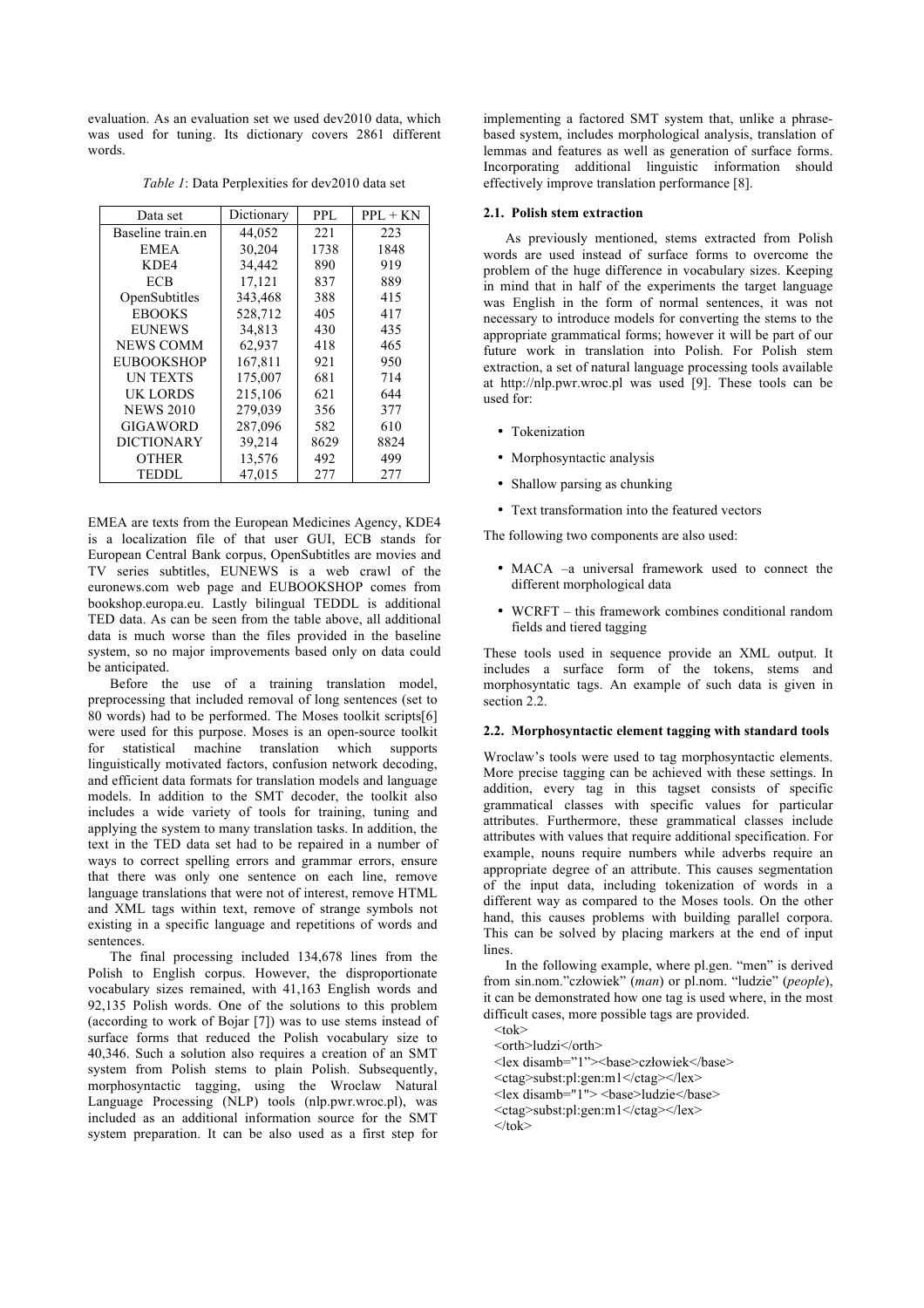In this example, only one form (the first stem) is used for further processing.

We developed an XML extractor tool to generate three different corpora for the Polish language data:

- Words in the infinitive form
- Subject-Verb-Object (SVO) word order
- both the infinitive form and the SVO word order

This allows experiments with those preprocessing techniques.

Moreover, some of the NLP tools use the Windows-1250 Eastern Europe Character Encoding, which requires a conversion of information to and from the UTF-8 encoding that is commonly used in other, standard tools.

# **3. English Data Preparation**

The preparation of the English data was definitively less complicated than for Polish. We developed a tool to clean the English data by removing foreign words, strange symbols, etc. Compare to polish english data contained significantly less errors. Nonetheless some problems needed to be removed, most problematic were translations into languages other than english, strange UTF-8 symbols. We also found few duplications and insertions inside single segment.

### **4. Evaluation Methods**

Metrics are necessary to measure the quality of translations produced by the SMT systems. For this, various automated metrics are available to compare SMT translations to high quality human translations. Since each human translator produces a translation with different word choices and orders, the best metrics measure SMT output against multiple reference human translations. Among the commonly used SMT metrics are: Bilingual Evaluation Understudy (BLEU), the U.S. National Institute of Standards & Technology (NIST) metric, the Metric for Evaluation of Translation with Explicit Ordering (METEOR), and Translation Error Rate (TER). These metrics will now be briefly discussed. [10]

BLEU was one of the first metrics to demonstrate high correlation with reference human translations. The general approach for BLEU, as described in [9], is to attempt to match variable length phrases to reference translations. Weighted averages of the matches are then used to calculate the metric. The use of different weighting schemes leads to a family of BLEU metrics, such as the standard BLEU, Multi-BLEU, and BLEU-C. [11]

As discussed in [11], the basic BLEU metric is:

$$
BLEU = P_B \exp\left(\sum_{n=0}^{N} w_n \log p_n\right)
$$

where  $p_n$  is an *n*-gram precision using *n*-grams up to length N and positive weights  $w_n$  that sum to one. The brevity penalty  $P_R$  is calculated as:

$$
P_B = \begin{cases} 1, & c > r \\ e^{(1 - r/c)}, & c \le r \end{cases}
$$

where  $c$  is the length of a candidate translation, and  $r$  is the effective reference corpus length. [9]

The standard BLEU metric calculates the matches between *n*-grams of the SMT and human translations, without considering position of the words or phrases within the texts. In addition, the total count of each candidate SMT word is limited by the corresponding word count in each human reference translation. This avoids bias that would enable SMT systems to overuse high confidence words in order to boost their score. BLEU applies this approach to texts sentence by sentence, and then computes a score for the overall SMT output text. In doing this, the geometric mean of the individual scores is used, along with a penalty for excessive brevity in translation. [9]

The NIST metric seeks to improve the BLEU metric by valuing information content in several ways. It takes the arithmetic versus geometric mean of the *n*-gram matches to reward good translation of rare words. The NIST metric also gives heavier weights to rarer words. Lastly, it reduces the brevity penalty when there is a smaller variation in translation length. This metric has demonstrated that these changes improve the baseline BLEU metric. [12]

The METEOR metric, developed by the Language Technologies Institute of Carnegie Mellon University, is also intended to improve the BLEU metric. METEOR rewards recall by modifying the BLEU brevity penalty, takes into account higher order *n*-grams to reward matches in word order, and uses arithmetic vice geometric averaging. For multiple reference translations, METEOR reports the best score for word-to-word matches. Banerjee and Lavie [13] describe this metric in detail.

As found in [13], this metric is calculated as follows:

$$
METEOR = \left(\frac{10 \ P \ R}{R+9 \ P}\right)(1 - P_M)
$$

where *P* is the unigram precision and *R* is the unigram recall. The METEOR brevity penalty  $P_M$  is:

$$
P_M = 0.5 \, \left( \frac{C}{M_U} \right)
$$

where *C* is the minimum number of chunks such that all unigrams in the machine translation are mapped to unigrams in the reference translation.  $M_U$  is the number of unigrams that matched.

The METEOR metric incorporates a sophisticated word alignment technique that works incrementally. Each alignment stage attempts to map previously unmapped words in the SMT and reference translations. In the first phase of each stage, METEOR attempts three different types of wordto-word mappings, in the following order: exact matches, matches using stemming, and matches of synonyms. The second stage uses the resulting word mappings to evaluate word order similarity. [13]

Once a final alignment of the texts is achieved, METEOR calculates precision similar to the way the NIST metric calculates it. METEOR also calculates word-level recall between the SMT translation and the references, and combines this with precision by computing a harmonic mean that weights recall higher than precision. Lastly, METEOR penalizes shorter *n*-gram matches and rewards longer matches. [13]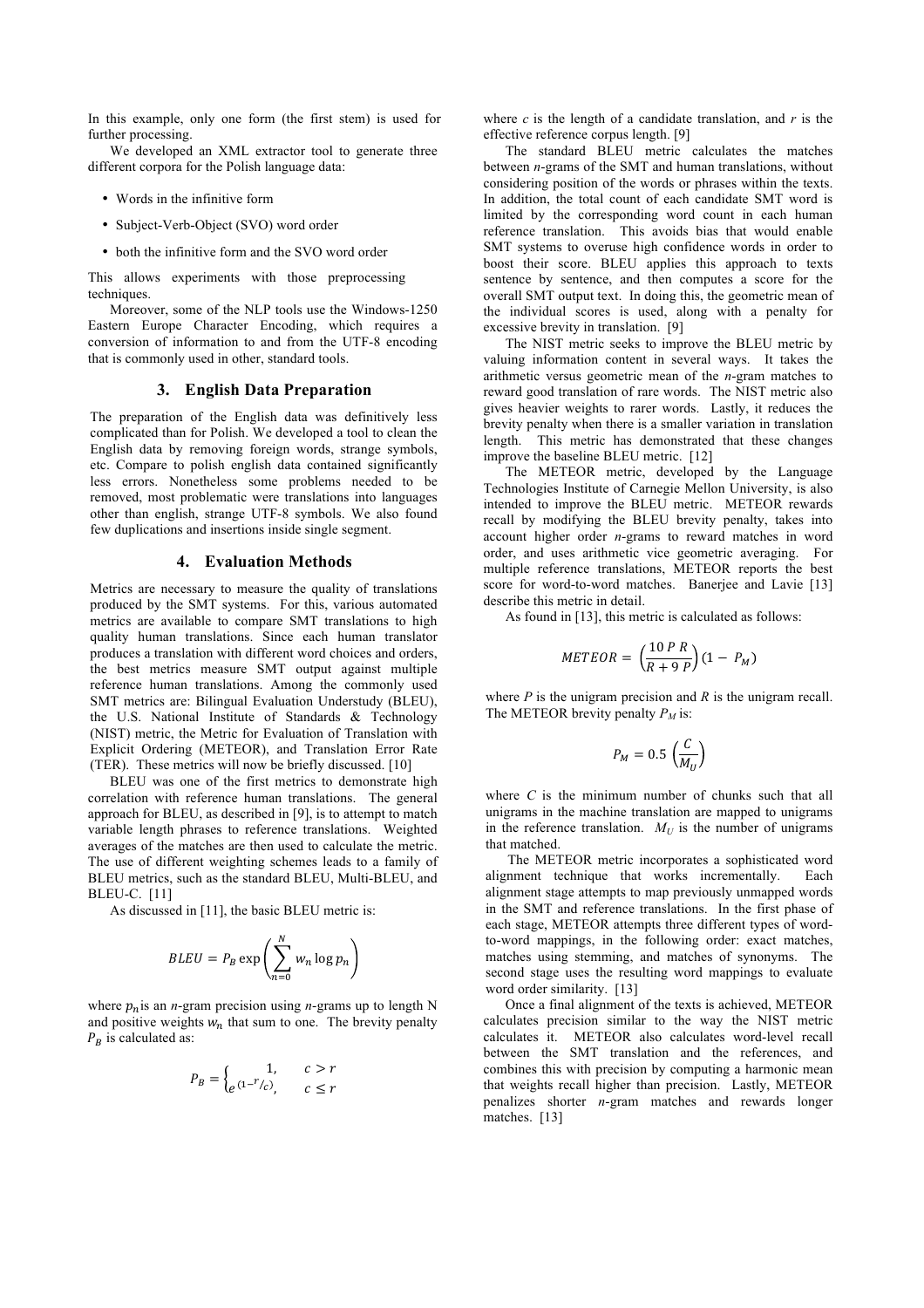TER is one of the most recent and intuitive SMT metrics developed. This metric determines the minimum number of human edits required for an SMT translation to match a reference translation in meaning and fluency. Required human edits might include inserting words, deleting words, substituting words, and changing the order or words or phrases. [14]

# **5. Experimental Results**

A number of experiments were performed to evaluate various versions for our SMT systems. The experiments involved a number of steps. Processing of the corpora was accomplished, including tokenization, cleaning, factorization, conversion to lower case, splitting, and a final cleaning after splitting. Training data was processed, and the language model was developed. Tuning was performed for each experiment. Lastly, the experiments were conducted.

The baseline system testing was done using the Moses open source SMT toolkit with its Experiment Management System (EMS) [15]. The SRI Language Modeling Toolkit (SRILM) [16] with an interpolated version of the Kneser-Key discounting (interpolate –unk –kndiscount) was used for 5 gram language model training. We used the MGIZA++ tool for word and phrase alignment. KenLM [19] was used to binarize the language model, with a lexical reordering set to use the msd-bidirectional-fe model. Reordering probabilities of phrases are conditioned on lexical values of a phrase. It considers three different orientation types on source ant target phrases like monotone(M), swap(S) and discontinuous(D). The bidirectional reordering model adds probabilities of possible mutual positions of source counterparts to current and following phrases. Probability distribution to a foreign phrase is determined by "f" and to the English phrase by "e" [20,21]. MGIZA $++$  is a multi-threaded version of the wellknown GIZA++ tool [17]. The symmetrization method was set to grow-diag-final-and for word alignment processing. First two-way direction alignments obtained from GIZA++ were intersected, so only the alignment points that occured in both alignments remained. In the second phase, additional alignment points existing in their union were added. The growing step adds potential alignment points of unaligned words and neighbors. Neighborhood can be set directly to left, right, top or bottom, as well as to diagonal (grow-diag). In the final step, alignment points between words from which at least one is unaligned are added (grow-diag-final). If the grow-diag-final-and method is used, an alignment point between two unaligned words appears. [18]

We conducted about three hundred of experiments to determine the best possible translation from Polish to English and the reverse. For experiments we used Moses SMT with Experiment Management System (EMS) [24]. Starting from baseline (BLEU: 16,02) system tests, we raised our score through extending the language model with more data and by interpolating it linearly. Firstly we used OpenSubtitles bilingual corpora for training and raised the BLEU score to 17,71. In the next step, we interpolated OpenSubtitles language model with original one instead of merging them. We determined that the linear interpolation gives better results than the log-linear one, when using our data. In the next steps, we interpolated some data and also added a Polish-English dictionary. This produces BLEU score equal to 20,41. In the PL- $>EN$  experiment number 170<sup>th</sup> we managed to determine better settings for the language model. We set the order from 5 to 6 and changed the discounting method from Kneser-Ney to Witten-Bell. In the training part, we changed the reordering method from msd-bidirectional-fe to msd-fe. For now, it produces the best score we were able to obtain (20,88).

As previously described, we also tried to work with stems, but the results weren't satisfying enough. Scores in fact were a bit lower – most likely because there were errors in texts. The Wroclaw NLP tools, when given a text with errors, produces even more errors and we lose some parts of the data and good alignment, which we assume is the reason for the worse score. Nevertheless, it is worth to give it a look in future research.

Because of a much bigger dictionary, the translation from EN to PL is significantly more complicated. We also lacked the data. Our baseline system score was 8,49 in BLEU. First, we tried working with stems by changing data to infinitives and reordering parts of sentences into SVO form. We then interpolated a language model containing e-books (it was prepared by us) and raised the score a little higher (9,42). Preparation of other language models and adding a bit more data resulted in achieving better scores. We also increased the n-gram order to 6, which produced BLEU score of 10,27. Next, we started to add train data (dictionary raised score to 10,40 and OpenSubtitles to 10,49) changing the alignment symmetrization method from msd-bidirectional-fe to tgttosrc (target to source) and obtained a slightly higher score. Lastly, we raised the max sentence length from 80 to 90 and achieved the highest score so far, which was 10,68 in BLEU. It must be noted that in order for the Wroclaw NLP tools to work correctly all data sets had to be previously cleaned by our tool in order to retain good alignment.

The experiments, conducted with the use of the test data from years 2010-2013, are defined in Table 1 and Table 2, respectively, for the Polish-to-English and English-to-Polish translations. They are measured by the BLEU, NIST, TER and METEOR metrics. Note that a lower value of the TER metric is better, while the other metrics are better when their values are higher. BASE stands for baseline system with no improvements, COR is a system with corrected spelling in Polish data, INF is a system using infinitive forms in Polish, SVO is a system with the subject – verb – object word order in a sentence and BEST stands for the best result we achieved.

*Table 2*: Polish-to-English translation

| System      | Year | <b>BLEU</b> | <b>NIST</b> | TER   | <b>METEOR</b> |
|-------------|------|-------------|-------------|-------|---------------|
| <b>BASE</b> | 2010 | 16.02       | 5.28        | 66.49 | 49.19         |
| <b>COR</b>  | 2010 | 16.09       | 5.22        | 67.32 | 49.09         |
| <b>BEST</b> | 2010 | 20.88       | 5.70        | 64.39 | 52.74         |
| <b>INF</b>  | 2010 | 13.22       | 4.74        | 70.26 | 46.30         |
| <b>SVO</b>  | 2010 | 9,29        | 4,37        | 76,59 | 43,33         |
| <b>BASE</b> | 2011 | 18.86       | 5.75        | 62.70 | 52.72         |
| COR.        | 2011 | 19.18       | 5.72        | 63.14 | 52.88         |
| <b>BEST</b> | 2011 | 23.70       | 6.20        | 59.36 | 56.52         |
| <b>BASE</b> | 2012 | 15.83       | 5.26        | 66.48 | 48.60         |
| <b>COR</b>  | 2012 | 15.86       | 5.32        | 66.22 | 49.00         |
| <b>BEST</b> | 2012 | 20.24       | 5.76        | 63.79 | 52.37         |
| <b>BASE</b> | 2013 | 16.55       | 5.37        | 65.54 | 49.99         |
| <b>COR</b>  | 2013 | 16.98       | 5.44        | 65.40 | 50.39         |
| <b>BEST</b> | 2013 | 23.00       | 6.07        | 61.12 | 55.16         |
| <b>INF</b>  | 2013 | 12.40       | 4.75        | 70.38 | 46.36         |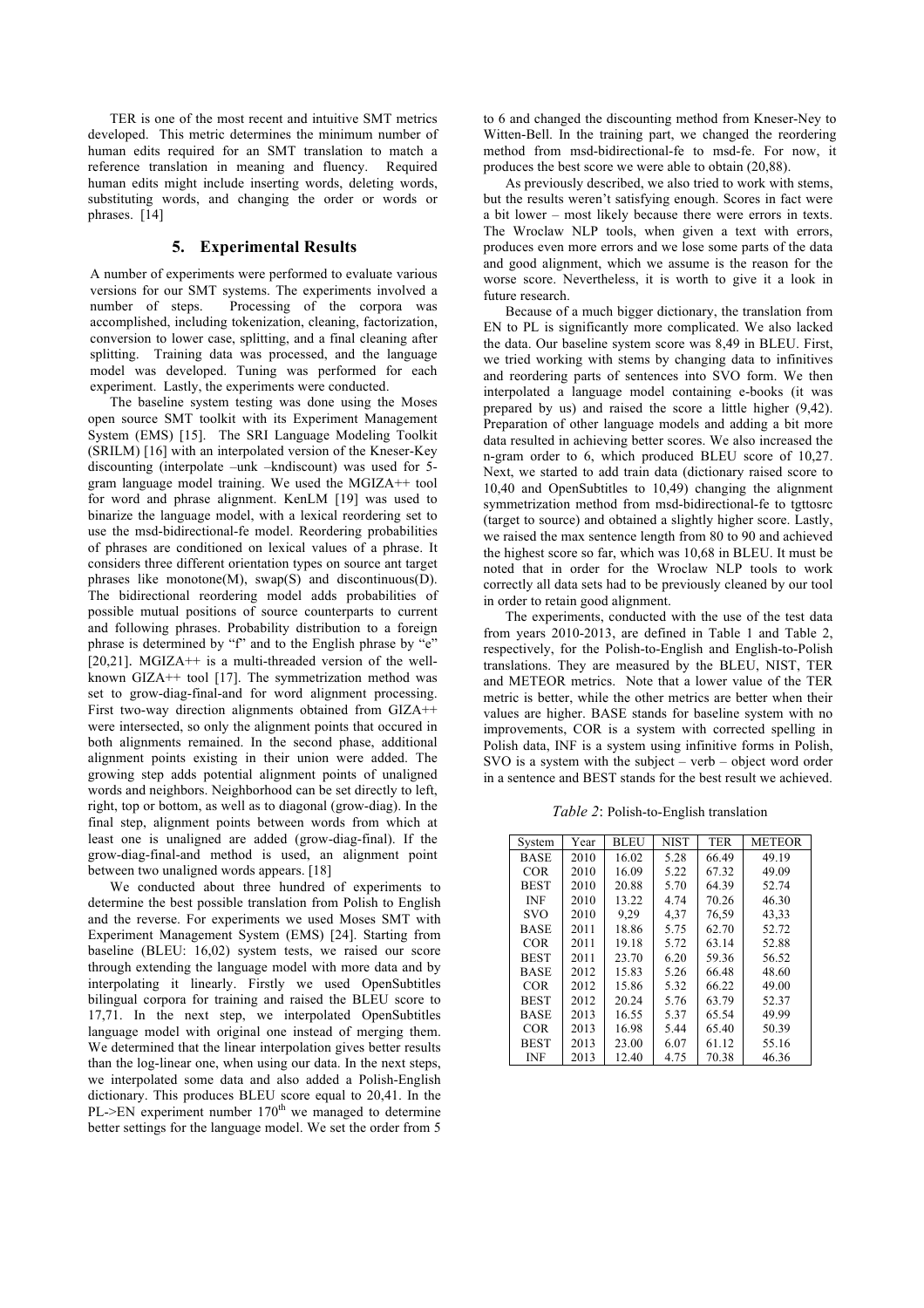*Table 3*: English-to-Polish translation

| System      | Year | <b>BLEU</b> | <b>NIST</b> | <b>TER</b> | <b>METEOR</b> |
|-------------|------|-------------|-------------|------------|---------------|
| <b>BASE</b> | 2010 | 8.49        | 3.70        | 76.39      | 31.73         |
| <b>COR</b>  | 2010 | 9.39        | 3.96        | 74.31      | 33.06         |
| <b>BEST</b> | 2010 | 10.72       | 4.18        | 72.93      | 34.69         |
| <b>INF</b>  | 2010 | 9.11        | 4.46        | 74.28      | 37.31         |
| <b>SVO</b>  | 2010 | 4,27        | 4,27        | 76,75      | 33,53         |
| <b>BASE</b> | 2011 | 10.77       | 4.14        | 71.72      | 35.17         |
| <b>COR</b>  | 2011 | 10.74       | 4.14        | 71.70      | 35.19         |
| <b>BEST</b> | 2011 | 15.62       | 4.81        | 67.16      | 39.85         |
| <b>BASE</b> | 2012 | 8.71        | 3.70        | 78.46      | 32.50         |
| <b>COR</b>  | 2012 | 8.72        | 3.70        | 78.57      | 32.48         |
| <b>BEST</b> | 2012 | 13.52       | 4.35        | 73.36      | 36.98         |
| <b>BASE</b> | 2013 | 9.35        | 3.69        | 78.13      | 32.52         |
| <b>COR</b>  | 2013 | 9.35        | 3.70        | 78.10      | 32.54         |
| <b>BEST</b> | 2013 | 14.37       | 4.42        | 72.06      | 37.87         |
| <b>INF</b>  | 2013 | 13.30       | 4.83        | 70.50      | 35.83         |

Official results were obtained late for this paper publication so we decided only to put our best translation system results. In translation from Polish to English, casesensitive BLEU score was 22,60 and TER 62,56 while in case-insensitive BLEU score was equal to 23,54 and TER 61,12. In translation from English to Polish we obtained casesensitive BLEU 14,29 and TER 73,53 while case-insensitive scores were 15,04 for BLEU and 72,05 for TER.

# **6. Discussion**

Several conclusions can be drawn from the experimental results presented here. Automatic and manual cleaning of the training files has some impact, among the variations examined, on improving translation performance, together with spelling correction of the data in Polish – although it resulted in better BLEU and METEOR scores, not always in higher NIST or TER metrics. In particular, automatic cleaning and conversion of verbs to their infinitive forms improved translation performance when it comes to the English-to-Polish translation, quite the contrary to the Polishto-English translation. This is likely due to a reduction of the Polish vocabulary size. Changing the word order to SVO is quite interesting. It didn't help at all in some cases, although one would expect it to. When it comes to experiments from PL to EN, the score was always worse, which was not anticipated. On the other hand, in the EN to PL experiments in some cases improvement could be seen. Although the BLEU score dramatically decreased and TER became slightly worse, NIST and METEOR showed better results than the baseline system. Most likely it is because of each metric has different evaluation method. The BLEU and TER scored decreased probably because phrases were mixed in the SVO conversion process. It is worth investigating (especially the PL to EN system). Maybe there was some kind of implementation error in our parser or cleaner.

In summary converting Polish verbs to infinitives reduces the Polish vocabulary, which should improve the English-to-Polish translation performance. The Polish to English translation typically outscores the English to Polish translation, even on the same data. This requires further evaluation.

# **7. Conclusion and future work**

Several potential opportunities for future work are of interest. Additional experiments using extended language models are warranted to determine if this improves SMT scores. We are also interested in developing some more web crawlers in order to obtain additional data that would most likely prove useful.

Currently, neural network based language models are amongst the most successful techniques for statistical language modeling. They can be easily applied in a wide range of tasks, including automatic speech recognition and machine translation and they also provide significant improvements over classic backoff n-gram models. The 'rnnlm' toolkit can be used in order to train, evaluate and use such models. With the RNNLM toolkit we were able to reduce perplexity (Table 4) a little. We intend to explore it more in future work.

*Table 4*: RNNLM Results

| <b>TOOLKIT</b>                 | PPI.   |
|--------------------------------|--------|
| RNNLM                          | 193.31 |
| SRILM                          | 216.79 |
| Combination of RNNLM and SRILM | 169.55 |

The test was conducted on a default language model and a test set provided in TED 2013 data, and it looks promising. The language model vocabulary was 44052 words and the test file was 3575 words.

Polish is a language that has a complex grammar, which is why it is very hard to translate from and into languages of lower complexity such as English. Creating a factored model for SMT would most probably improve its performance. We are planning on implementing an SMT factored system based on POS tags.

An ideal SMT system should be fully automatic. To use infinitives, we will have to make this conversion automatic with usage of Wroclaw NLP tools. Lastly, it is our objective to create two SMT systems, one converting Polish words to Polish stems (and vice versa), and another converting Polish infinitives to English in order to make translations fully automatic.

The observed lower quality of the translation system based on conversion into an SVO sentence form requires further investigation.

### **8. Acknowledgements**

This work is supported by the European Community from the European Social Fund within the Interkadra project UDA-POKL-04.01.01-00-014/10-00 and Eu-Bridge 7th FR EU project (grant agreement n°287658).

#### **References**

- [1] Russell, S.J. and Norvig, P. Artificial Intelligence: A Modern Approach, Third Edition, Upper Saddle R: Prentice Hall, 2010, pp. 907-910.
- [2] IWSLT2013 Evaluation Campaign, www.iwslt2013.org
- [3] http://www.iwslt2013.org/59.php
- [4] The EuroMatrix Project, http://www.euromatrix.net/